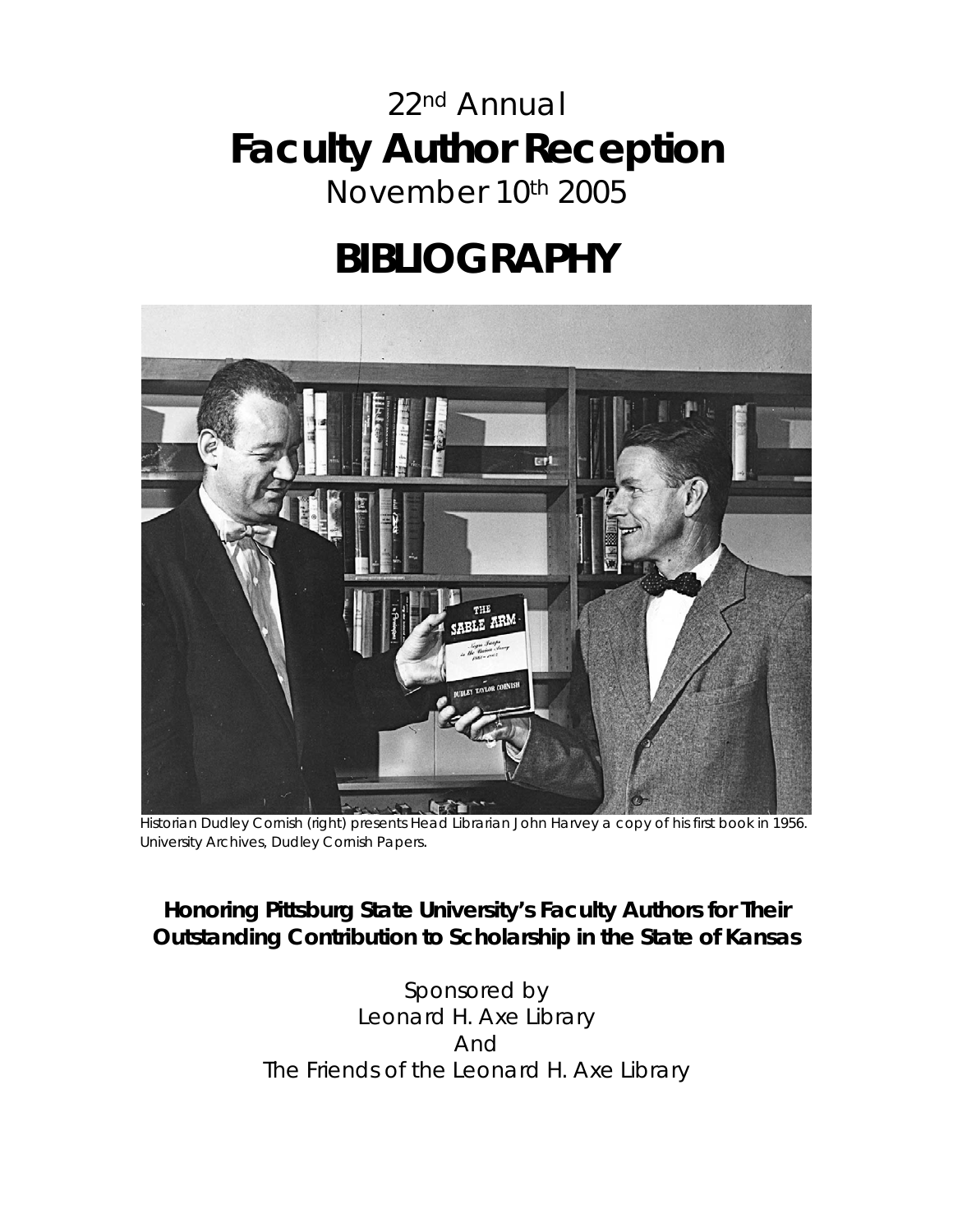Organized and edited by

Robert Lindsey and Donnell Ruthenberg Sutherland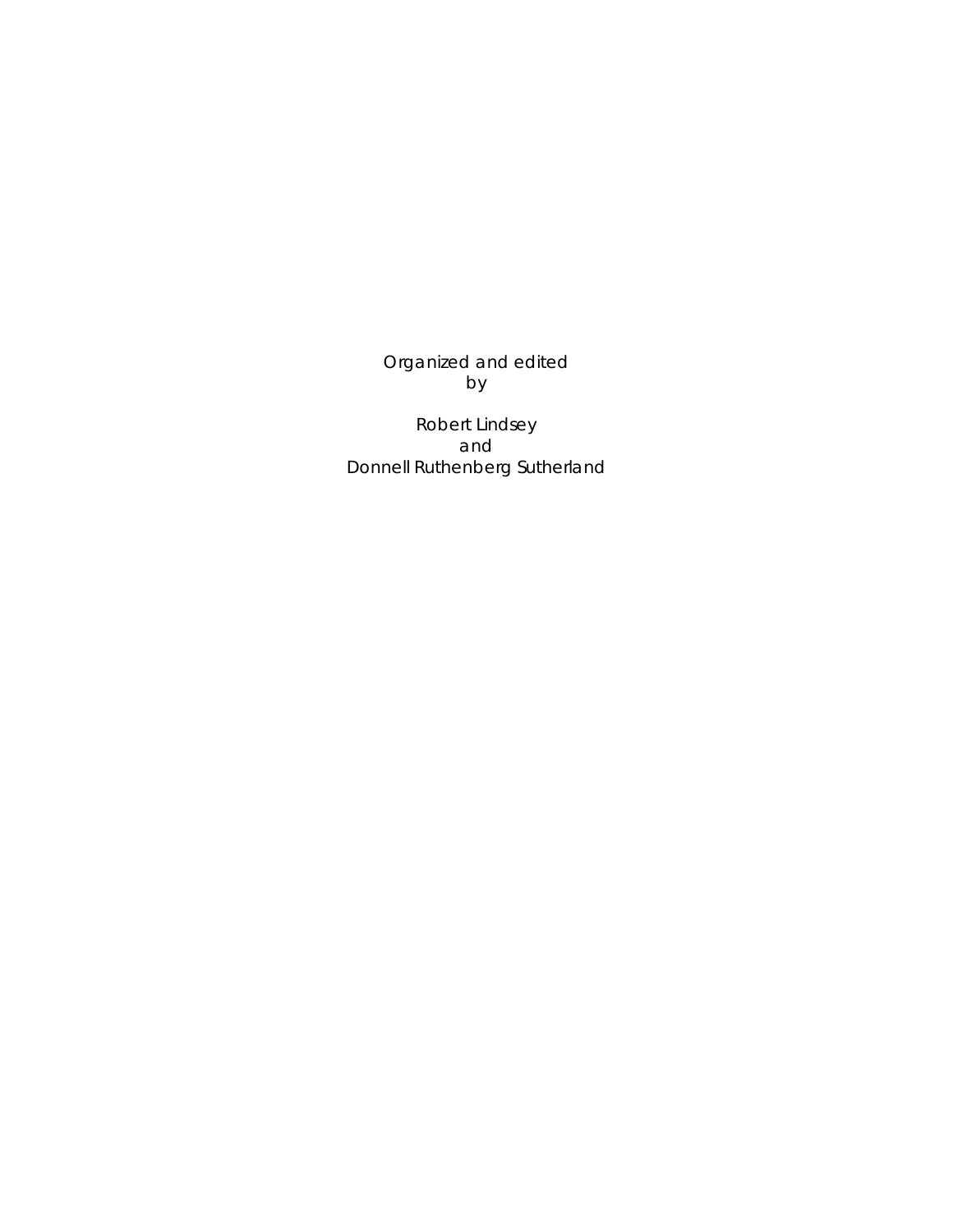### **FACULTY BOOK AUTHORS AND EDITORS**

**Arruda, Suzanne Middendorf.** *A Stocking for Jesus*. Boston: Pauline Books & Media, 2005. Illustrated by Betina Ogden.

An activity book for children four to seven years old. A girl convinces her family to give gifts of kindness to Jesus for his birthday.

**Baack, Donald.** *Concise Encyclopedia of Advertising*. New York: Best Business Books/Haworth Reference Press, 2005. Clow, Kenneth E. and Donald Baack.

A comprehensive encyclopedia covering advertising terms and concepts on all aspects of the advertising industry.

**Berry-Bravo, Judy**. *Porque Iquique es Puerto: 1001 razones para quererlo y añorarlo*, [Because Iquique is a port... 1001 Reasons to Love and Long for It], Iquique, Región de Tarapacá, Chile: Oñate Impresores, Universidad Nacional Arturo Prat, July 2005. Berry-Bravo, Judy A. and Pedro Bravo-Elizondo.

Explores the history and cultural importance of the Chilean Port of Iquique.

**Donavan, Marjorie E.** *Sociology: Fundamentals for the Twenty-First Century*. Dubuque, Iowa: Kendall Hunt Publishing Company, 2005. Donovan, Marjorie E. and Juan L. Gonzales Jr.

**Donavan, Marjorie E.** *Student Guide & Activity Book for Sociology: Fundamentals for the Twenty-First Century*. Dubuque, Iowa: Kendall Hunt Publishing Company, 2005. Donovan, Marjorie E. and Juan L. Gonzales Jr.

An introductory sociology textbook and workbook for a full understanding of relationships and organizations.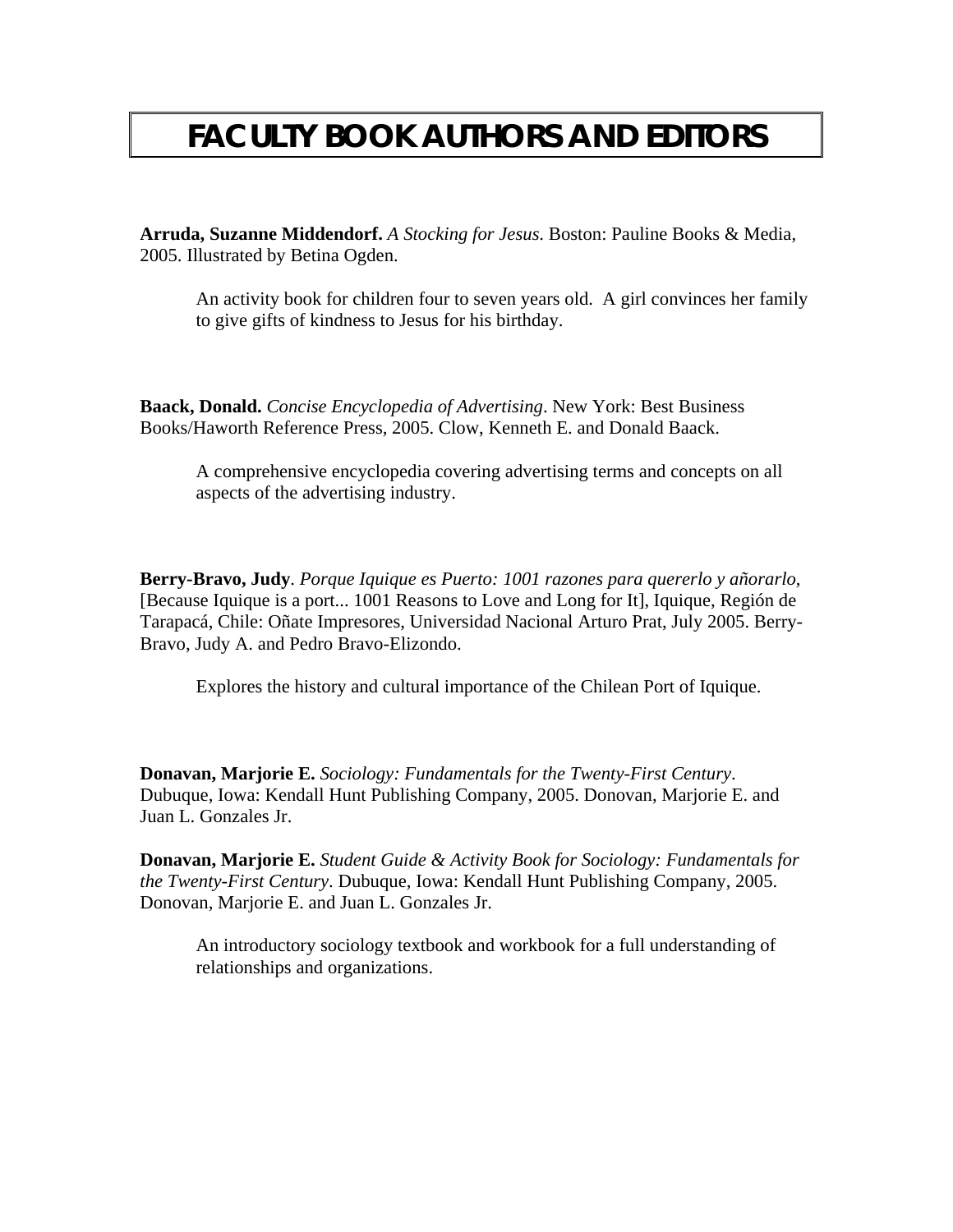**Ferguson, Dan.** *The Proceedings of GIIC 2003: The Global International Internship Congress*. Stuttgart, Germany: Global International Internship Congress, 2004.

Compilation of papers on various aspects of the value and challenges of international internships.

**Kehle, Robert.** *Alto Trombone Literature: An Annotated Guide* 2<sup>nd</sup> Edition. Coventry, England: Warwick Music, 2005

Comprehensive listing of literature for the alto trombone.

**Meats, Stephen E**. *The Midwest Quarterly: A Journal of Contemporary Thought. A Tribute to Ted Kooser.* Pittsburg, KS: Midwest Quarterly, 2005.

Collection of articles about Ted Kooser, covering his life, teaching, and art. Also includes poems written for Mr. Kooser, a sampling of Kooser poems and reviews of his poetry and poetry manual..

**Patterson, Celia A.** *A Technical Writing Manual.* Southlake, TX: Fountainhead Press, 2005.

Covers all aspects of planning, drafting, revising, and publishing a technical document Details of word processing, design and layout are included. Samples of types of technical documents are included.

**Winters, Bobby N**. *Confessions of an Ice Cream Socialist*, Okie in Exile Press, 2005.

A collection of essays on culture, religion, small-town life and humorous stories.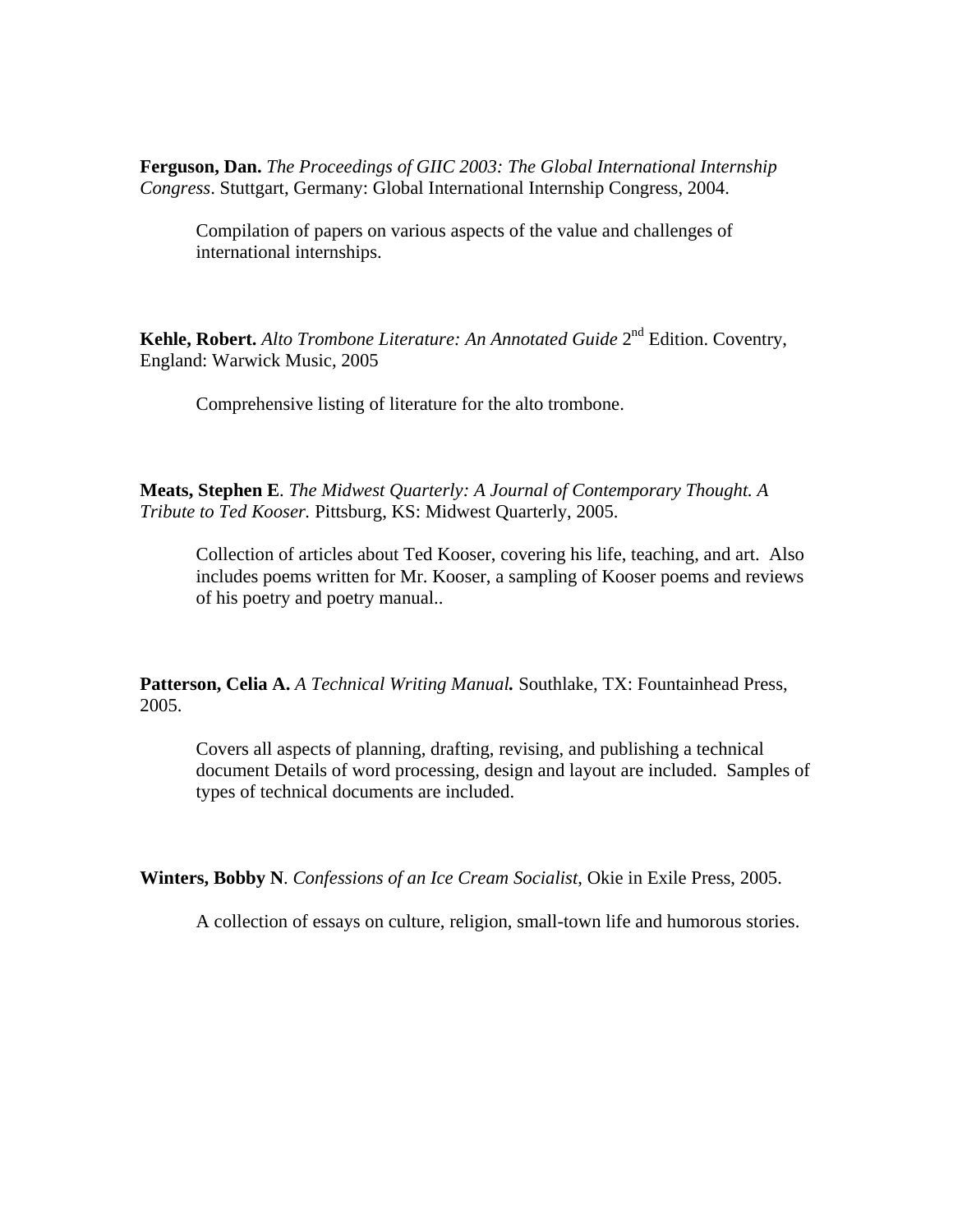### **FACULTY ARTICLES, CHAPTERS, REVIEWS, POEMS AND OTHER PUBLICATIONS**

#### **ACCOUNTING**

**Jones, Roberta A**., "Make Excel an Instant Know-It-All." *Journal of Accountancy.* 197, no. 3 (March 2004): 40-43.

**Jones, Roberta A., David O'Bryan**, and Harley Courtney. "Direct Method Cash Flow Statements: Their Time has Come." *Review of Business Information Systems.* 9, no. 2 (Spring 2005): 23-33.

**O'Bryan, David** and Thomas Box. "Miller's Professional Imaging 1999 A." In *Proceedings of the Allied Academies.* New Orleans, Louisiana. (2004) [Distinguished Paper].

**Roush, Melvin** and Stephen Keef. "The Influence of the Political Party in Power on the Dow Jones Industrial Average: 1869-2001." *Review of Accounting and Finance*. 3, no. 3 (2004): 5-19.

#### **ART**

**Bowman, Stephanie**. "Nuala Creed: The Heart of the Matter." *Ceramics: Art and Perception*. no. 60 (2005): 36-40.

#### **BIOLOGY**

**Arruda, Joseph A**., Ananda A. Jaywardhana, and Dave K. Chambers. "A Synoptic Water Quality Survey of the Spring River and its Tributaries." *Transactions of the Kansas Academy of Science*. 108, no. 1/2 (2005): 47-56.

**Smith, Dixie L**. and Loretta Johnson. "Vegetation-Mediated Changes in Microclimate Reduce Soil Respiration as Woodlands Expand into Grasslands." *Ecology*. 85, no. 12 (December 2004): 3348-3361.

**Triplett, James R**. and Shirley Drew Triplett. "Setting Site Specific Water Quality Standards for Ammonia Using Collaborative Processes in Johnson County and Topeka, Kansas: A Retrospective Analysis," in *Finding Our Way(s) in Environmental Communication: Proceedings of the Seventh Biennial Conference on Communication and the Environment.* Edited by Gregg B. Walker and William J. Kinsella. Corvallis, Oregon: Environmental Communication Network, (2005): 98-104.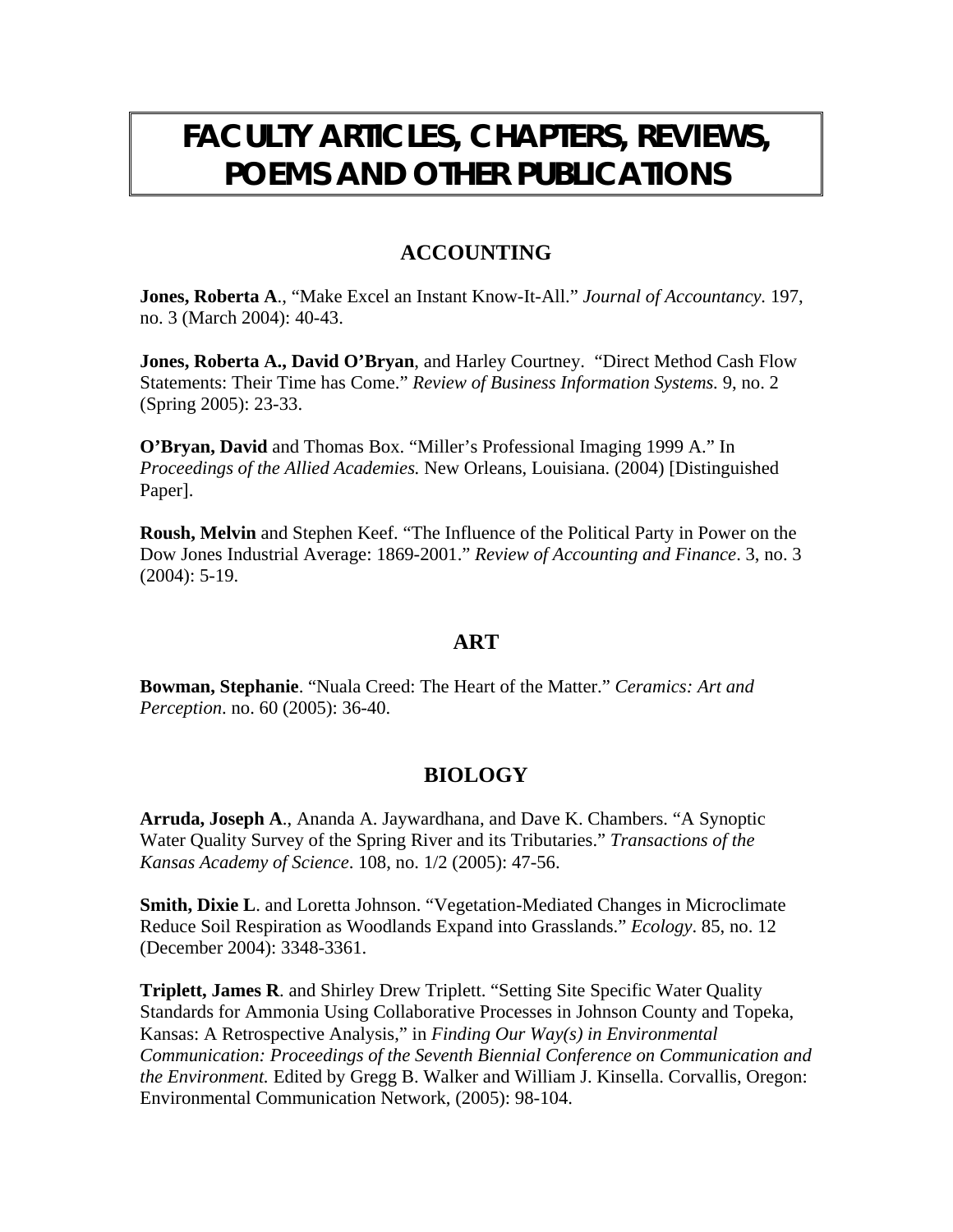**Triplett, James R**. "Current Status of Native Fish Species in Kansas." *Transactions of the Kansas Academy of Science*. 108, no. 1/2 (2005): 32-46.

#### **BUSINESS AND TECHNOLOGY INSTITUTE**

**Guo, Andrew** and **Zoran Petrovic**. "Vegetable Oils-Based Polyols," in *Industrial Uses of Vegetable Oils*. Edited by S.Z. Erhan. Champaign, IL: AOCS Press, (2005): 110-130.

**Ionescu, Mihail, Zoran Petrovic**, William Shirley, and Kwon Ho Hong. "Phenol Alkylated Soybean Oil." *229th ACS National Meeting, March 13-17 in San Diego, CA.* Also in *Polymer Preprints.* 46, no. 1 (2005): 294-295.

**Javni, Ivan, Zoran Petrovic**, and Suhreta Jusic. "Thermal and Mechanical Properties of Glass Reinforced Soy-Based Polyurethane Composites." *Composites Science and Technology*. 65, no. 1 (2005): 19-25.

**Javni, Ivan, Wei Zhang** and **Zoran Petrovic**. "Soybean-Oil-Based Polyisocyanurate Rigid Foams." *Journal of Polymer and the Environment*. 12, no. 3 (2004).

**Petrovic, Zoran** and Jasna Djonlagic. "Semi-Interpenetrating Polymer Networks Composed of Poly(N-Isopropyl Acrylamide) and Poly(Acrylamide) Hydrogels." *Journal of Polymer Science, Part B: Polymer Physics*. 42, (2004): 3987-3999.

**Petrovic, Zoran, Andrew Guo, Ivan Javni,** and **Wei Zhang**. "Method of Making Natural Oil-Based Polyols and Polyurethanes Therefrom." U.S. Patent #6,686,435, (February 3, 2004).

**Petrovic, Zoran, Andrew Guo, Ivan Javni,** and **Wei Zhang**. "Plastics and Composites from Soybean Oil," in *Natural Fibers, Polymers, and Composites: Recent Advances*. Edited by F.T. Wallenberger and N.E. Weston. Boston: Kluwer Academic, (2004): 167- 192.

**Petrovic, Zoran, Andrew Guo, Ivan Javni** and **Wei Zhang**. "Vegetable Oil-Based Matrix Resins and Composites." *Proceedings of the International Conference on Advances in Polymer Blends, Composites, IPNS and Gels: Macro to Nano Scales*. Kerala, India. March 21-23, 2005: 77.

**Petrovic, Zoran, Ivan Javni**, Young Jin Cho, Sergei Magonov, Natalia Yerina, Dale Schaefer, Jan Ilavsky, and A. Waddon. "Effect of Silica Nanoparticles on Morphology of Segmented Polyurethanes." *Polymer*. 45, no. 12 (2004): 4285-4295.

**Petrovic, Zoran**, Randal Shogren, Zengshe Liu, and Sevim Erhan. "Biodegradation Behaviour of Some Vegetable Oil-Based Polymers." *Journal of Polymer and the Environment*. 12, no. 3 (2004): 173-178.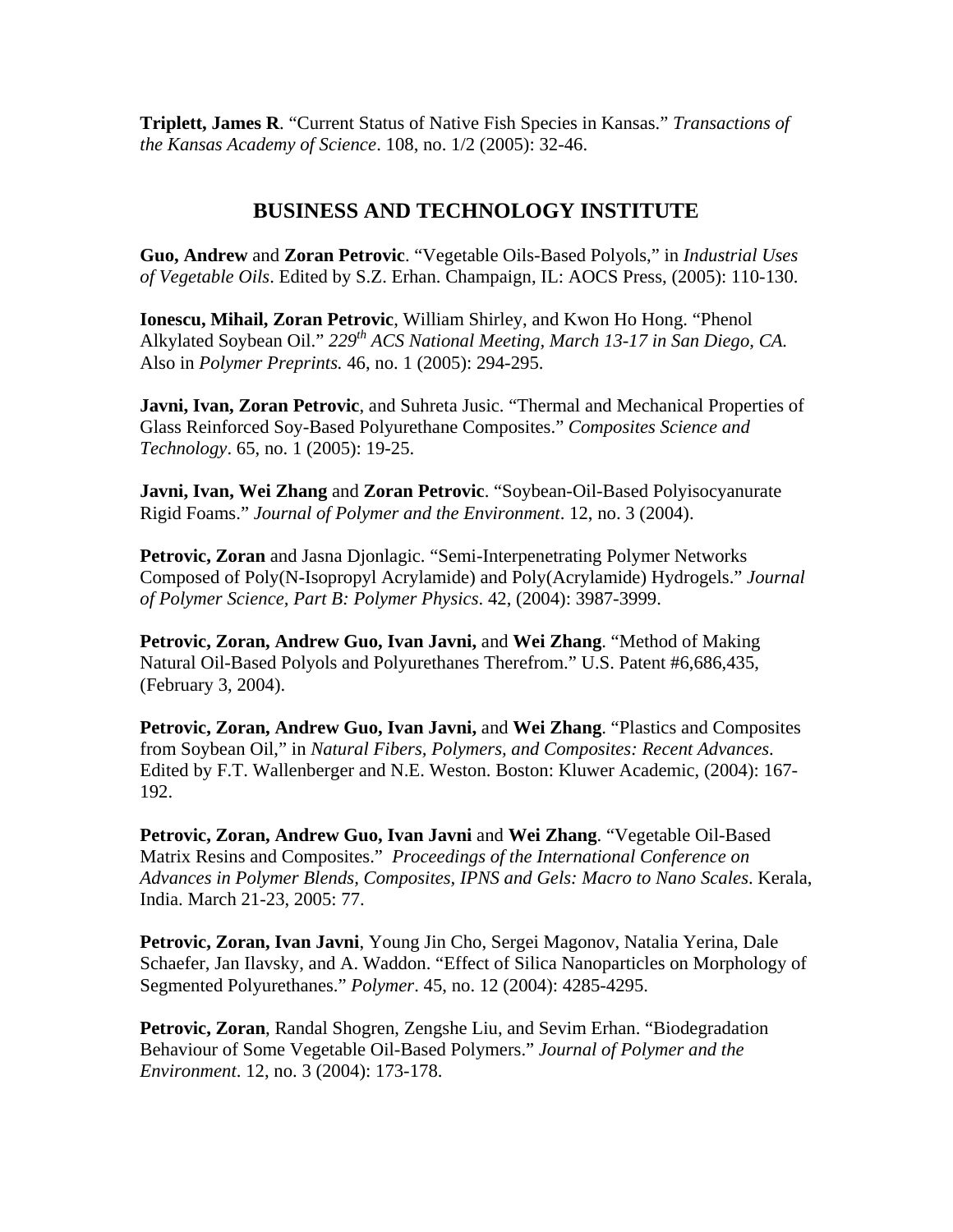**Petrovic, Zoran, Wei Zhang,** and **Ivan Javni.** "Structure and Properties of Polyurethanes Prepared from Triglyceride Polyols by Ozonolysis." *Biomacromolecules*. 6, no. 2 (March/April 2005): 713-719.

**Petrovic, Zoran**. "Polyurethanes," in *The Handbook of Polymer Synthesis*. Edited by H.R. Kriecheldorf, O. Nuyken, and G. Swift. New York: Marcel Dekker, Inc., (2005).

**Zlatanic, Alisa, Wei Zhang, Zoran Petrovic,** and Charlene Lava. "Effect of Structure on Properties of Polyols and Polyurethanes Based on Different Vegetable Oils." *Journal of Polymer Science, Part B: Polymer Physics*. 42, (2004): 809-819.

#### **CHEMISTRY**

**Shirley, William**, Zoran Petrovic, Kwon Ho Hong, and Mihail Ionescu. "Phenol Alkylated Soybean Oil." *229th ACS National Meeting, March 13-17 in San Diego, CA.* Also in *Polymer Preprints.* 46, no. 1 (2005): 294-295.

#### **COMMUNICATION**

**Triplett, Shirley Drew** and Triplett James R. "Setting Site Specific Water Quality Standards for Ammonia Using Collaborative Processes in Johnson County and Topeka, Kansas: A Retrospective Analysis," in *Finding Our Way(s) in Environmental Communication: Proceedings of the Seventh Biennial Conference on Communication and the Environment.* Edited by Gregg B. Walker and William J. Kinsella. Corvallis, Oregon: Environmental Communication Network, (2005): 98-104.

#### **CURRICULUM AND INSTRUCTION**

**Knell, Susan**, Judith A. Hakes, and Marilyn J. Eisenwine. "Desktop to Laptop Theater: What a Thought My Electronic Tales Can Tell." *Pennsylvania Reads*. 6, no. 1 (2005):  $11_{+}$ .

**Knell, Susan**. "Developing a Classroom Library," in *Elementary Children's Literature: The Basics for Teachers and Parents*. 2<sup>nd</sup> ed. Boston: Pearson/Allyn and Bacon, (2006): 41-44.

**Knell, Susan**. "Interview with an Author Visiting Kansas: Will Hobbs." *Kansas Journal of Reading*. 20, (Winter 2004): 57-60.

**Knell, Susan**. "Motivating Children to Become Lifelong Readers," in *Elementary Children's Literature: The Basics for Teachers and Parents.* 2<sup>nd</sup> ed. Boston: Pearson/Allyn and Bacon, (2006): 77-80.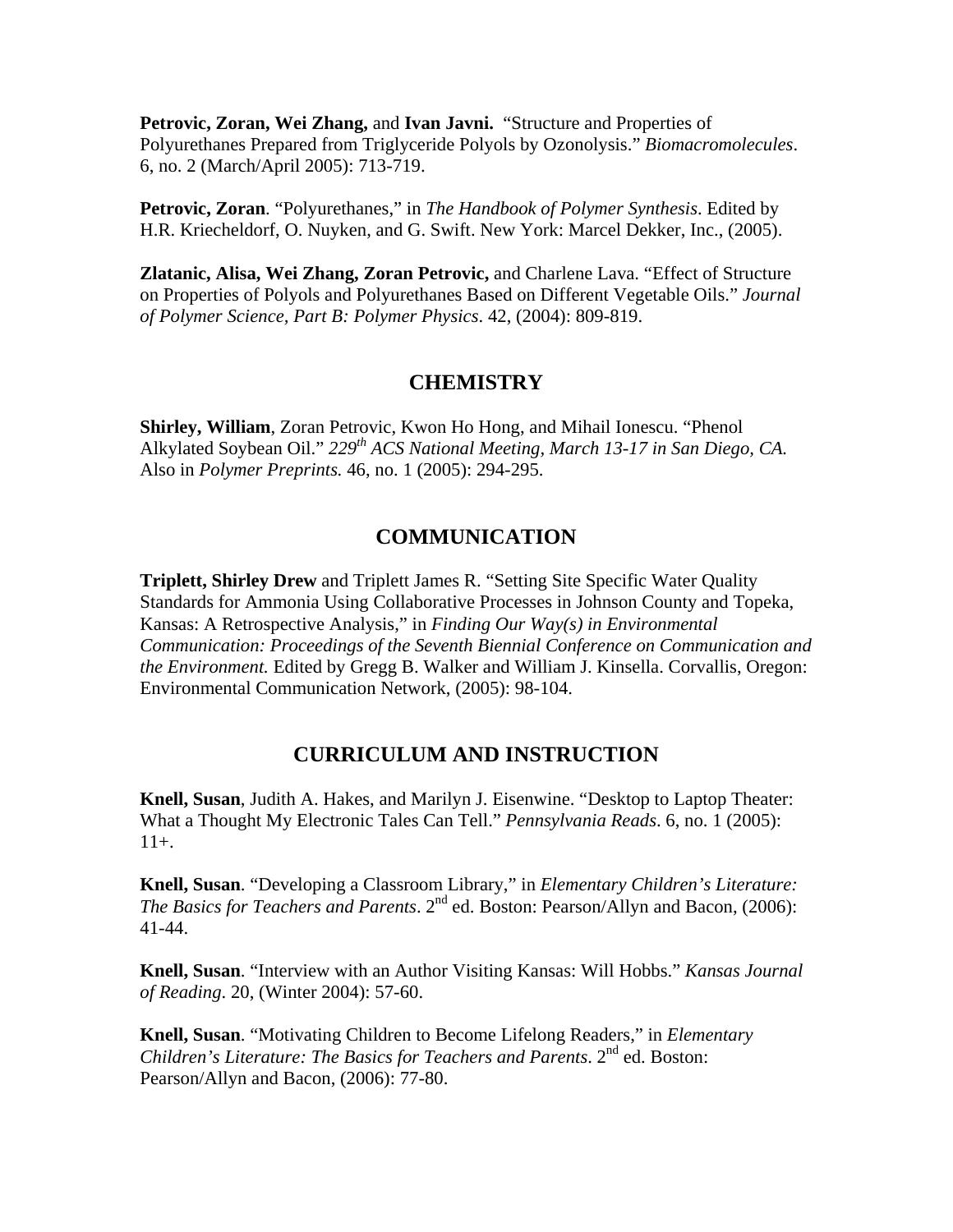**Sagehorn, Alice** and **Julie Samuels**. "Collaborative Research Empowers Classroom Teachers to Become Curriculum Leaders and Agents for Change." *Teachers as Leaders: A Celebration of Teaching*. 6, (2005): 8-14.

**Sildus, Tatiana**. "Learning to Participate, Communicate, and Cooperate in the Language Classroom," in *The Year of Languages: Challenges, Changes and Choices*. Edited by Peggy Boyles and Paul Sandrock. Eau Claire, Wisconsin: Crown Prints, (2005): 153-160.

#### **ECONOMICS, FINANCE & BANKING**

**Shum, Connie** and Kam C. Chan. "An Empirical Analysis of a Cumulative/Re-Work Testing Strategy: Its Effect on Student Performance in Principles of Finance." *Journal of Financial Education*. 30, (Winter 2004): 16-31.

#### **ENGINEERING TECHNOLOGY**

**Hahn, Thomas**, J. Bast, and A. Malashkin. "Optimizing Molding Parameters for Green Sand Compaction." *ASF Transactions.* (2005): 309-318.

**Hahn, Thomas**, J. Bast, and M. Aisuradse. "Advantages of the Low Pressure Foam Casting Process." *ASF Transactions.* (2004): 1131-1143.

**Hahn, Thomas**. "Comparison Between Rapid Moldmaking Technologies." *ASF Transactions.* (2005): 299-307.

**Mazumder, Quamrul H**., Siamack A. Shirazi, Brenton S. McLaury, John R. Shadley, and Edmund F. Rybicki. "Development and Validation of a Mechanistic Model to Predict Solid Particle Erosion in Multiphase Flow." *Wear.* 259, (July 2005): 203-207.

**Winzer, Randy** and Jacob Stich. "Data Acquisition in Microgravity." *EE: Evaluation Engineering*. 44, no. 8 (August 2005): 26-29.

#### **ENGLISH**

**DeGrave, Kathleen**. "Marrying the Veil." *Margin*. (Winter 2005): http://www.angelfire.com/wa2/margin/DeGrave.html.

**Meats, Stephen**. "All This Moving Apart." *Angel Face*. no. 1 (Spring 2005): 35-36.

**Meats, Stephen**. "Mary Boykin Chestnut," in *The Literary Encyclopedia*. Edited by Robert Clark, Emory Elliott, and Janet Todd. London: The Literary Dictionary Company, (2005): http://www.LitEncyc.com.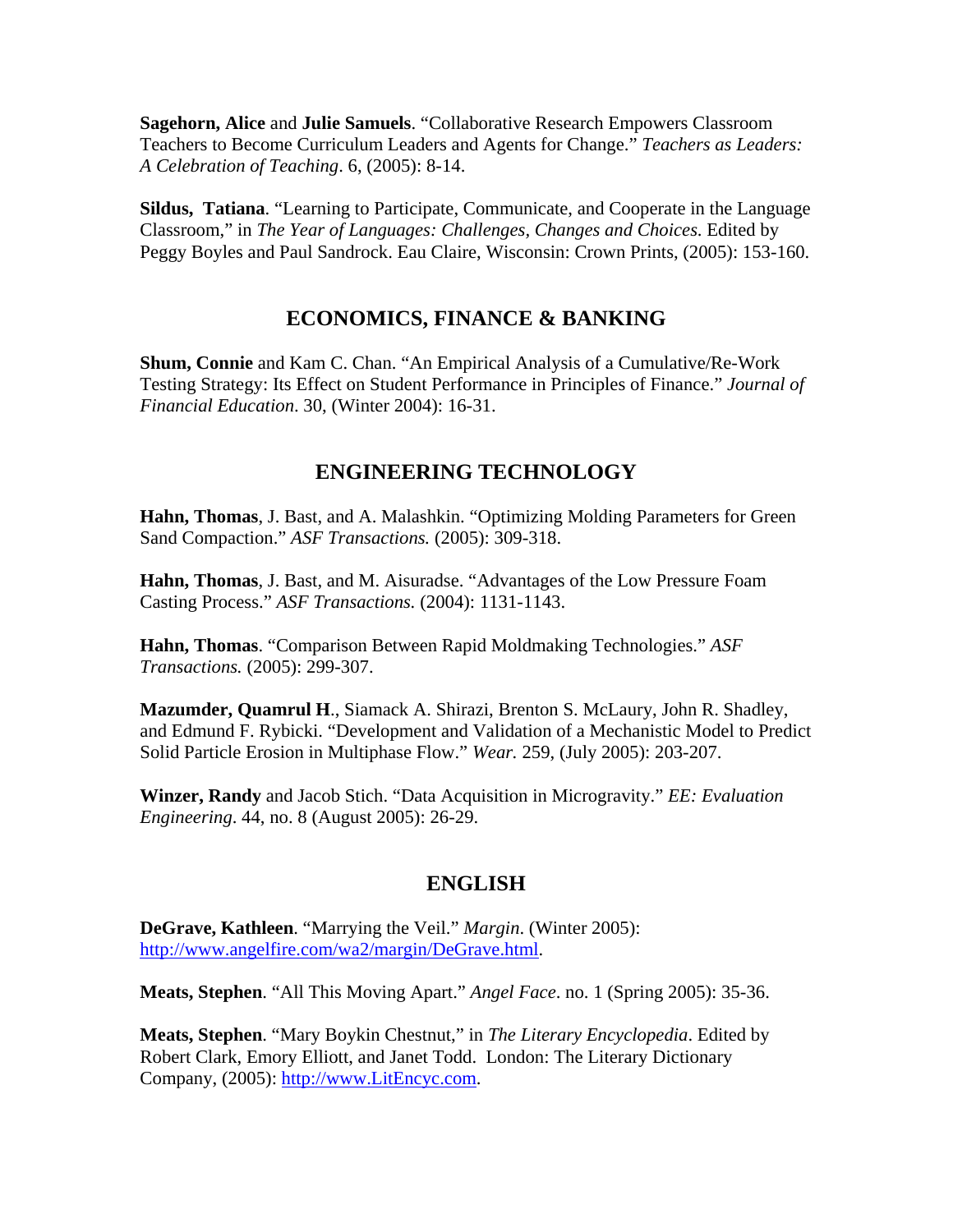**Meats, Stephen**. "My Advice." *Dos Passos Review.* 2, no. 1 (Spring 2005): 19.

**Meats, Stephen**. "Primordial Prayer." *Angel Face*. no. 1 (Spring 2005): 26.

**Meats, Stephen**. "William Gilmore Simms," in *The Literary Encyclopedia*. Edited by Robert Clark, Emory Elliott, and Janet Todd. London: The Literary Dictionary Company, (2005): http://www.LitEncyc.com.

**Nichols, Kathleen L**. "Rebecca Harding Davis," in *The Literary Encyclopedia*. Edited by Robert Clark, Emory Elliott, and Janet Todd. London: The Literary Dictionary Company, (2005): http://www.LitEncyc.com.

**Stolz, Karen**. "A Beau for Aunt Sheree." *Good Housekeeping*. (November 2005): 233- 239.

**Washburn, Laura Lee**. "Parens Patriae." *November 3rd Club*. (2005): http://www.november3rdclub.com.

**Washburn, Laura Lee**. "The Peaceable Kingdom (After Edward Hicks)." *November 3rd Club*. (2005): http://www.november3rdclub.com.

#### **HEALTH, PHYSICAL EDUCATION AND RECREATION**

**Ferguson, Dan** and Ramon B. Zabriski. "A National Study of Therapeutic Recreation Field Work and Internships." *Annual in Therapeutic Recreation*. 13, (2004): 24-36.

#### **LIBRARY**

**Lee, Earl**. "Cleaning Toilets in New Orleans." Tucson, Arizona: See Sharp Press, (2005): http://www.seesharppress.com/winston.html

**Lee, Earl**. "OCLC Holdings of Books Reviewed in *Counterpoise* 7 (2003)." *Counterpoise.* 8, no. 1/2 (Winter/Spring 2004): 39-41.

**Lee, Earl**. Review of *Inside the Shadow Government,* by Harry Helms. *Counterpoise.* 8, no. 1/2 (Winter/Spring 2004): 77.

**Pfannenstiel, Bill** and **Cynthia Pfannenstiel**. "On Site and Online: The Library and College Freshmen." *Brick and Click Libraries: an Academic Library Symposium, Friday, October 14, 2005*. Edited by Connie Jo Ury and Frank Baudino. Northwest Missouri State University, Maryville, Missouri, (October 14, 2005): 98-104.

**Roberts, Randy** and Shannon Phillips. "Cheers." *Pittsburg State University Magazine*. 13, no. 1 (Summer 2005): 32-34.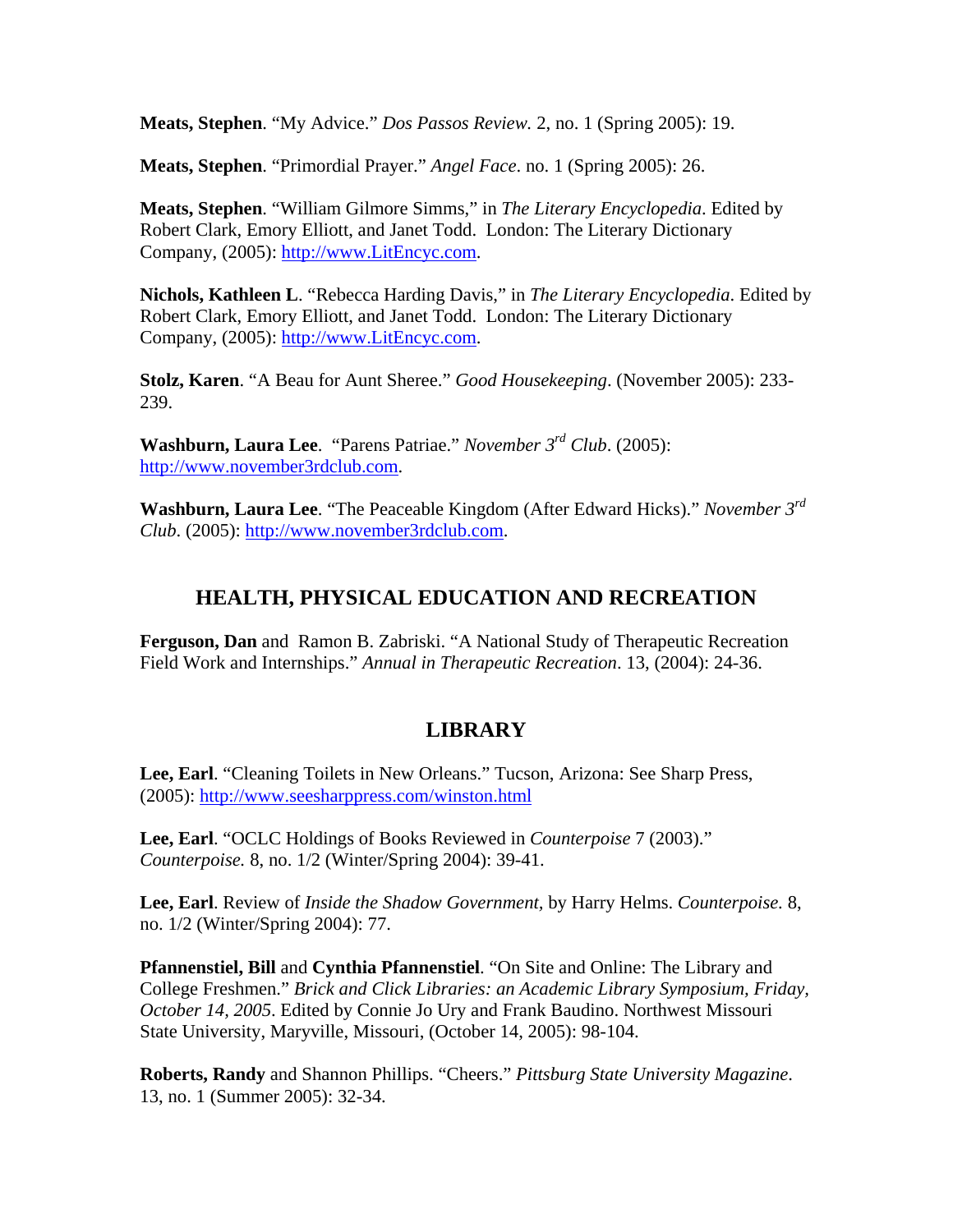**Victor, Jane**. Review of *Barbecued Husbands and Other Stories from the Amazon*, by Betty Mindlin and other indigenous storytellers, translated by Donald Slatoff. *Counterpoise.* 9, no. 1 (Winter 2005): 32-33.

**Victor, Jane**. Review of *Cat Tales: the Meaning of Cats in Women's Lives*, by Jan Fook, Susan Hawthorne, and Renate Klein, eds. *Counterpoise.* 8, no. 3 (Summer 2004): 19.

**Victor, Jane**. Review of *Crimson Moon: a Brown Angel Mystery*, by Lucha Corpi. *Counterpoise.* 8, no. 3 (Summer 2004): 19-20.

#### **MANAGEMENT AND MARKETING**

**Box, Thomas M.** and J. Affholder. "Struggles of Female Entrepreneurs." *Proceedings of the Allied Academies*. New Orleans, Louisiana, (2004).

**Box, Thomas M**. and S. Saxton. "JetBlue: A New Challenger." *Journal of the International Academy for Case Studies.* 10, no. 1 (2004): 69-74.

**Box, Thomas M.,** David O'Bryan**,** and D. Weaver. "Miller's Professional Imaging 1999 A," in *Proceedings of the Allied Academies.* New Orleans, Louisiana, (2004) [Distinguished Paper].

**Box, Thomas M.,** M. Pinar, and J. Rogers. "Organizational Performance and Leadership: An Empirical Study of Small Turkish Firms." *Proceeding of the Association for Small Business and Entrepreneurship*. Albuquerque, New Mexico, (2004).

**Clement, Ronald W.** "The Lessons from Stakeholder Theory for U.S. Business Leaders." *Business Horizons.* 48, no. 3 (May/Jun 2005): 255-264.

**Harris, Eric G.**, John C. Mowen, and Tom J. Brown. "Re-Examining Salesperson Goal Orientations: Personality Influencers, Customer Orientation, and Work Satisfaction." *Journal of the Academy of Marketing Science.* 33, no. 1 (2005): 19-35.

**Harris, Eric G.** and David E. Fleming. "Assessing the Human Element in Service Personality Formation: Personality Congruency and the Five Factor Model." *Journal of Services Marketing*. 19, no. 4 (2005): 187-198.

#### **MATHEMATICS**

**Jaywardhana, Ananda A.**, Dave K. Chambers, and Joseph A. Arruda. "A Synoptic Water Quality Survey of the Spring River and its Tributaries." *Transactions of the Kansas Academy of Science*, 108, no. 1/2 (2005): 47-56.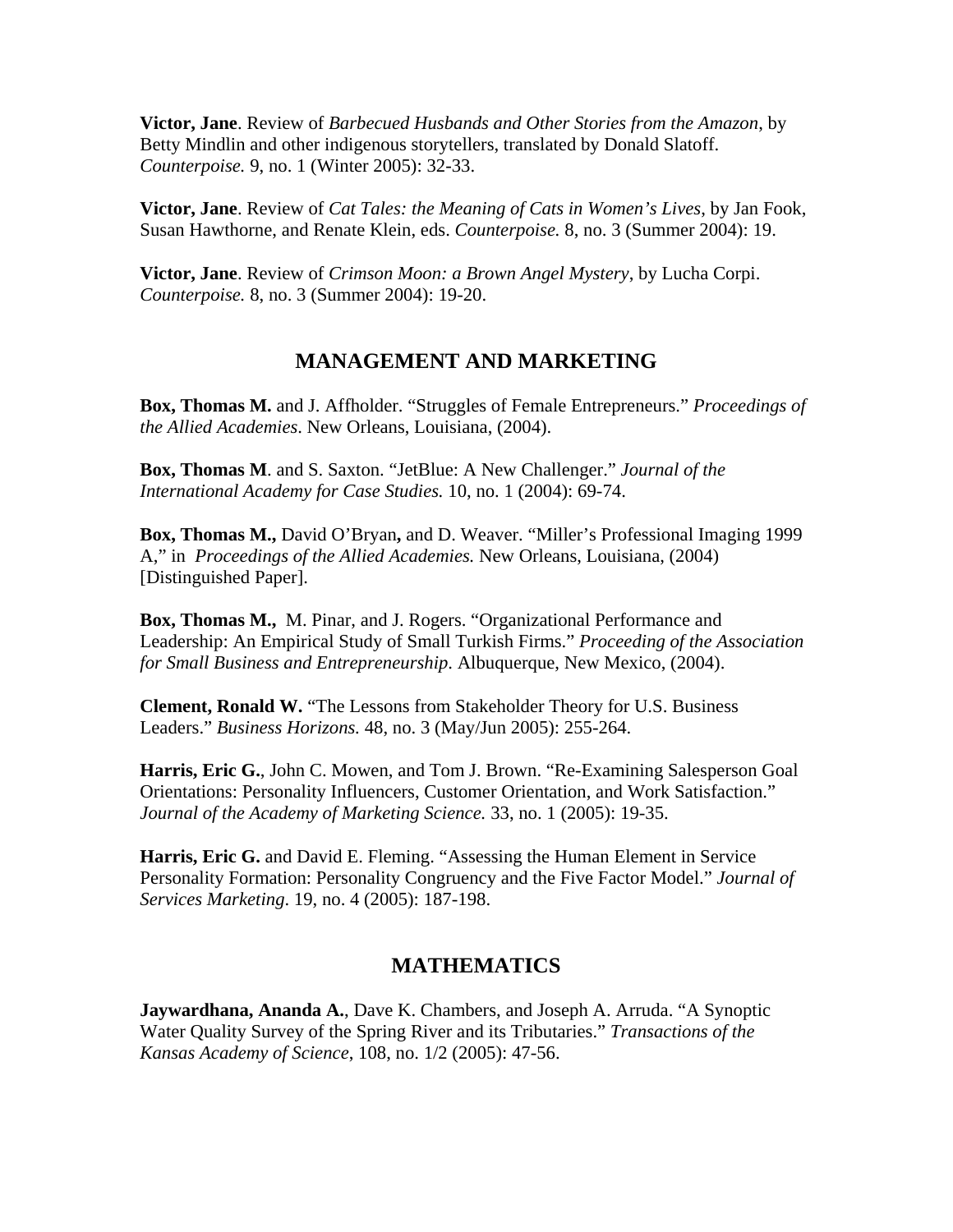#### **MODERN LANGUAGES AND LITERATURE**

**Berry-Bravo, Judy A.** Review of *La Carpa Azul*, by Guillermo Ward. *Chasqui.* 33, no. 2 (2004): 189-190.

**Patrick, Bert.** "If I Only Had a Heart: 'National Security' in José Luis Ramos Escobar' *Derecho a morir (Right to Die),*" *Literature and Linguistics Conference at Kazan (Russia) State University*, October, 2004; published in *Most : iazyk i kul'tura* (*Bridge : Language and Culture*) 15, (2005): 81-88.

**Smith, Paul C.** "To Reflect and Honor and to Dream Things That Never Were." *Reflections from the Memorial.* 1, no. 8 (Spring 2005).

#### **PHYSICS**

**Uran, Serif**, Matt Brown, and Bruce Law (et al.) "Ultra-Stable Oven Designed for X-ray Reflectometry and Ellipsometry Studies of Liquid Surfaces." *Review of Scientific Instruments.* 75, no. 8 (August 2004): 2536-2540.

**Uran, Serif,** L.W. Marschand, M. Brown, L. B. Lurio, B. M. Law, I. Kuzmenko, and T. Gog. "X-ray Specular Reflectivity Study of a Critical Binary Fluid Mixture." *Physical Review. E, Statistical, Nonlinear, and Soft Matter Physics*. 72, no. 1 (2005) [5 pages].

#### **PSYCHOLOGY AND COUNSELING**

**Brannock, Rebecca Groves.** Guest editor, *The Counseling Interviewer*. 37, no. 1 (Fall 2004).

**Brannock, Rebecca Groves.** "School Counselors' Use of Therapeutic Interventions." *The Counseling Interviewer.* 37, no. 1 (Fall 2004): 5.

**Brannock, Rebecca Groves** and Brenda Keifer. "Teaching Self Control to Elementary Students." *The Counseling Interviewer*. 37, no. 1 (Fall 2004): 13-14.

**Ward, Donald E.** Editor, *The Journal for Specialists in Group Work.* 29/30, (2004- 2005).

**Ward, Donald E.** "Introducing a Special Issue on the Contributions of Rex Stockton." *The Journal for Specialists in Group Work*. 30, no. 3 (September 2005): 197-198.

**Ward, Donald E.** "Possibilities and Directions for Progress in Understanding and Applying Group Work." *The Journal for Specialists in Group Work*. 30, (2005): 89-92.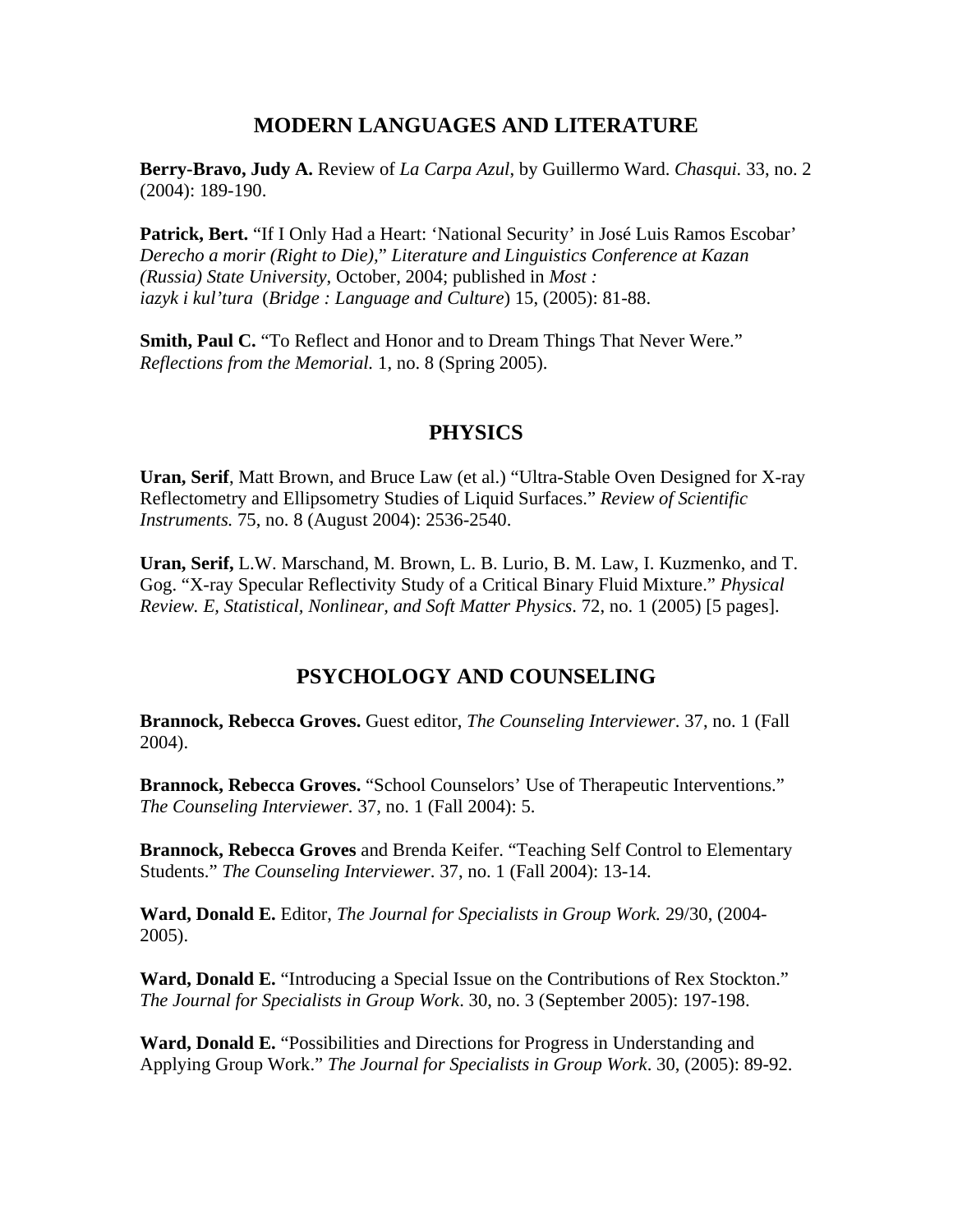**Ward, Donald E.** "Leadership in Group Practice: Using Past and Current Knowledge to Move Toward the Future." *The Journal for Specialists in Group Work*. 30, (2005): 1-4.

**Ward, Donald E.** "Tributes for Contributions to the Journal for Specialists in Group Work." *The Journal for Specialists in Group Work*. 29, (2004): 323-326.

#### **SOCIAL SCIENCE**

**Conrad, Browyn K.,** Harry L. Humphries, Lessian Salakhatdinove, and Irina Kouznetsova-Morenko. "New Ethnic Identity: The Islamitization Process in the Russian Federation." *International Review of Modern Sociology*. 31, no. 2 (Autumn 2005): 207- 231.

**Conrad, Browyn K.** Review of *Keeping Up with the Dow Joneses*: *Debt, Prison, and Welfare*, by Vijay Prashad. *International Review of Modern Sociology.* 31, no. 1 (2005): 127-128.

**Humphries, Harry L.**, Browyn K. Conrad, Lessian Salakhatdinove, and Irina Kouznetsova-Morenko. "New Ethnic Identity: The Islamitization Process in the Russian Federation," *International Review of Modern Sociology*. 31, no. 2 (Autumn 2005): 207- 231.

**McBain, James.** "Epistemic Analysis and the Possibility of Good Informants." *Principia. 8*, no. 2 (2004): 193-211.

**McBain, James.** "Moral Theorizing and Intuition Pumps; Or, Should We Worry about People's Everyday Intuitions Regarding Ethical Issues." *The Midwest Quarterly.* 46, no. 3 (Spring 2005): 268-283.

**McBain, James.** "A Response to Jeff Mitchell ['Why Have Children,' *Contemporary Philosophy.* 24, no. 5/6 (Sept/Oct & Nov/ Dec 2002): 42-46]" *Contemporary Philosophy.* 26, no. 1/2 (Jan./Feb. & Mar./Apr. 2004): 8-12.

**McBain, James.** Review of *After Evil: Responding to Wrongdoing,* by Geoffrey Scarre. *The Midwest Quarterly.* 47, no. 1 (Autumn 2005): 97-99.

**Viney, Donald Wayne.** "A Lamp to Our Doubts: Ferré, Hartshorne, and Theistic Arguments," in *Nature, Truth and Value: Exploring the Thinking of Frederick Ferré*. Edited by George Allan and Merle Allshouse. Lanham, Maryland: Lexington Books, (2005): 255-69.

**Viney, Donald Wayne.** "Whitehead's Adventurous Religion as his Theological Legacy." *Process Studies.* Claremont, California: The Center for Process Studies, (2005): www.ctr4process.org.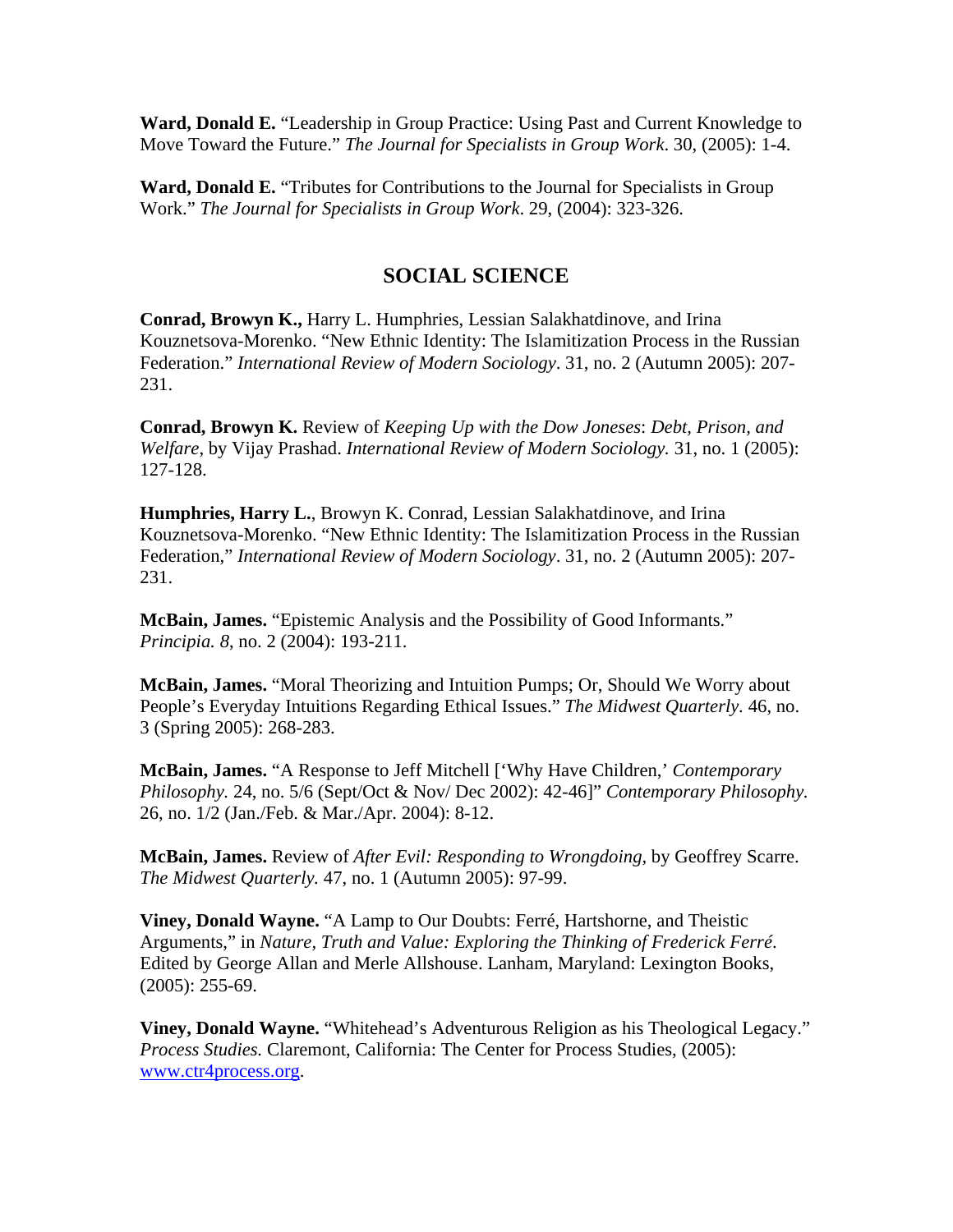**Viney, Donald Wayne.** "Hartshorne, Charles (1897-2000)," in *Dictionary of Modern American Philosophers*. Edited by John R. Shook. London: Thoemmes, (2005): 1056-62. **Viney, Donald Wayne.** Review of *Science of Love: The Wisdom of Well-Being* by Thomas Jay Oord. Published simultaneously in *The Midwest Quarterly.* 46, no. 3 (Spring 2005): 316-317 and *Creative Transformation.* 14, no. 1 (Winter 2005): 26-27.

#### **TECHNOLOGY MANAGEMENT**

**Adams, Shawn J.** "The Potential Conflict Between Return-to-Work Programs, the FMLA, and ADA." *Risk Management Magazine.* (November 2004).

**Adams, Shawn J.** "Software for Safety, Health & the Environment." *Professional Safety.* 49, no. 9 (September 2004): 50-53.

**Barnard, Joni K.** "Toward a Unifying Framework of Recruiter Performance and Organizational Effectiveness," *Workforce Development & Education Student Conference, April 28, 2005*, The Ohio State University, Columbus, Ohio.

**Barnard, Joni K.** and R.L. Jacobs. "Human Resource Development: The Relationship between Theory and Practice," *Annual Conference of the Academy of Human Resource Development, February 24-27, 2005*, Estes Park, Colorado.

**Barnard, Joni K.** and J.D. Hawley. "Work Environment Characteristics and Implications for Training Transfer: A Case Study of the Nuclear Power Industry." *Human Resource Development International.* 8, no. 1 (2005): 65-80.

**Johnson, Mark**. "Expanding Satellite Services for Working Adults." *Career Planning and Adult Development Journal.* 20, no. 2 (Summer 2004): 36-39.